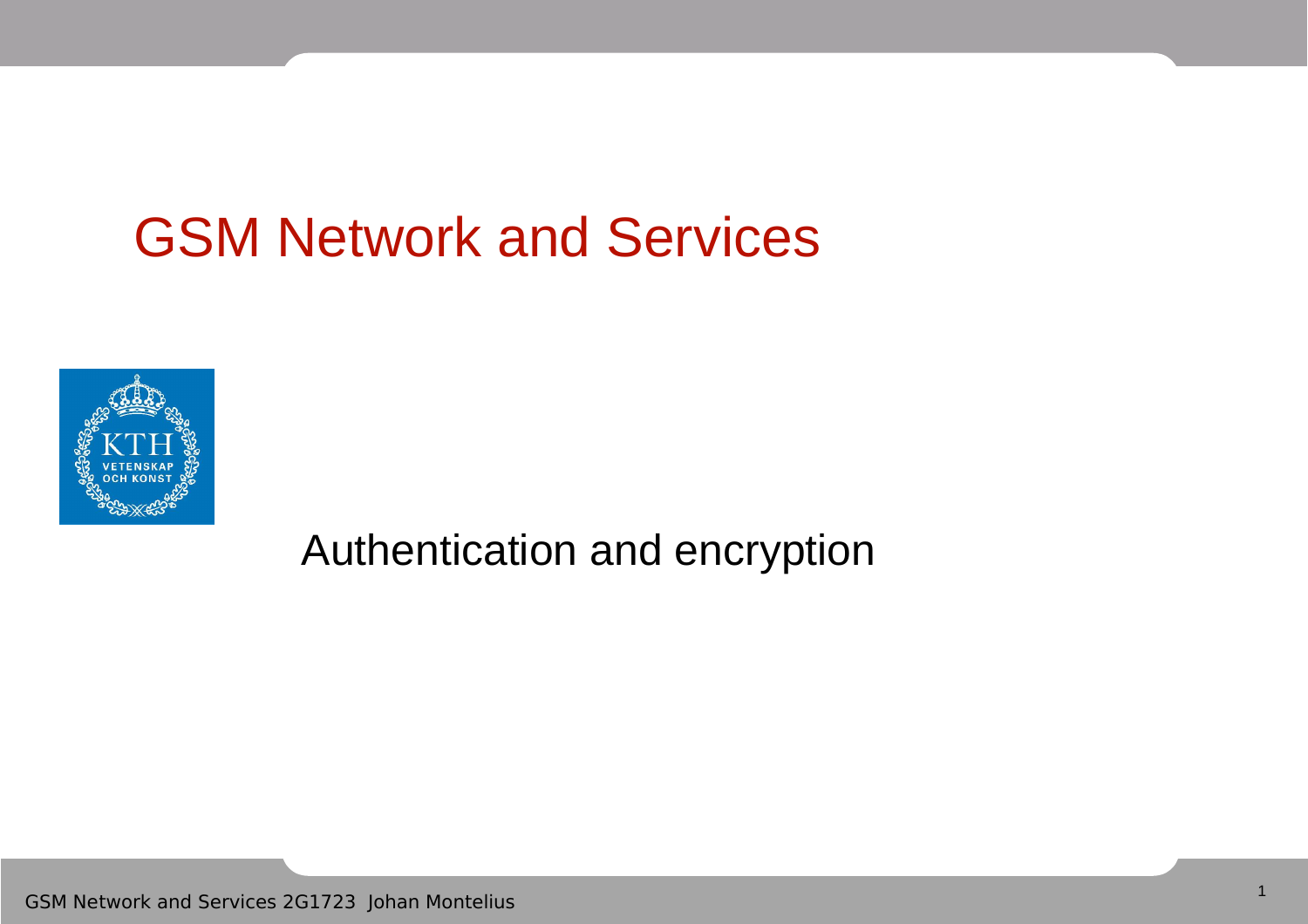# **Encryption**

- How do we authenticate the user?
	- part of the signaling layer
- How do we ensure privacy?
	- Should people be able to listen in on my conversation.
	- Should people be able to know that I'm calling and to whom I'm calling?

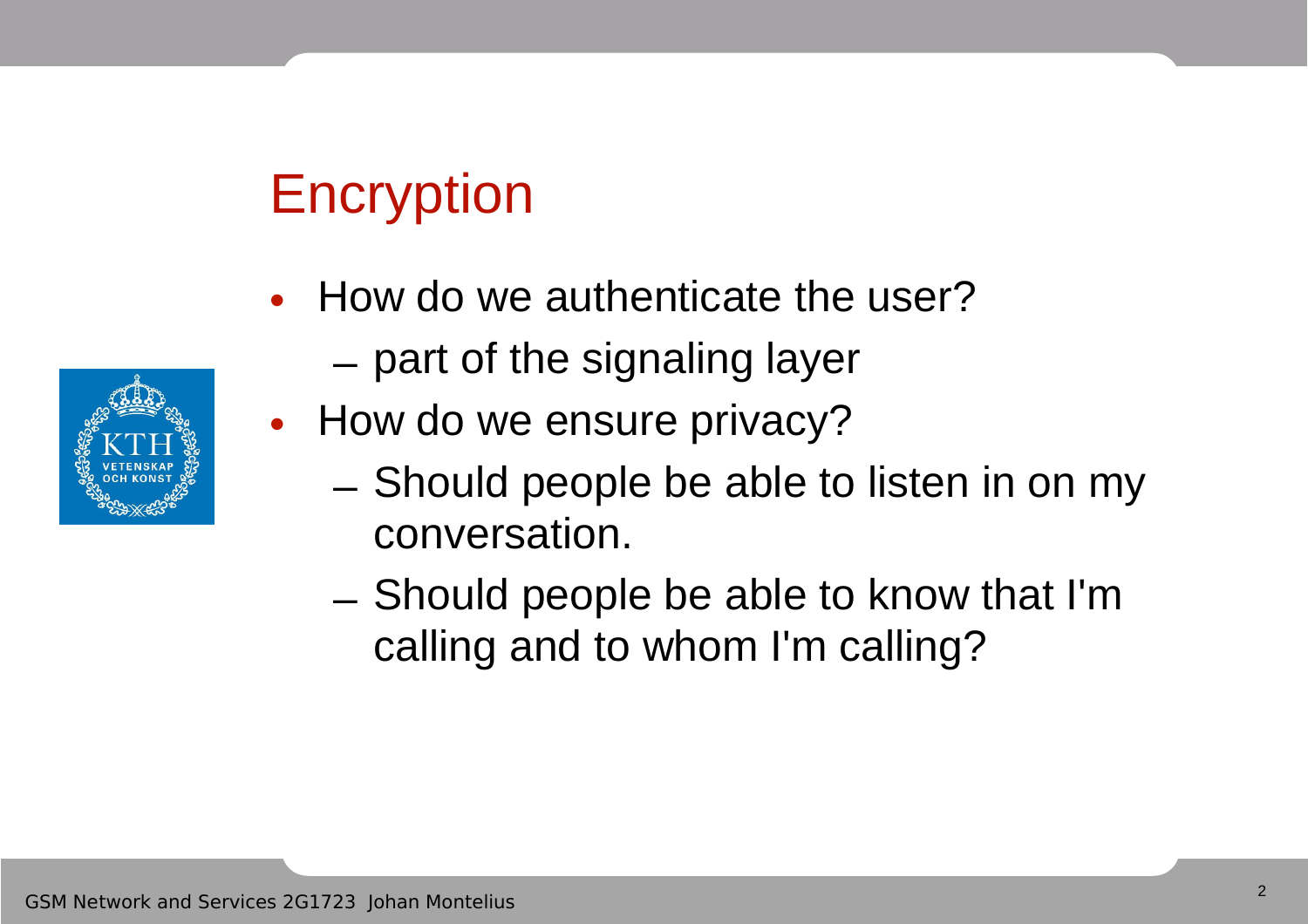# TMSI



- We do not want to use our IMSI number every time we signal to the network. Trudy would be able to know that we are calling, some one is calling us and also that we have entered a location area.
- Solution: allocate a temporary mobile subscriber Identifier (TMSI) the first time we do an attach, then only use the TMSI.
- TMSI is local to a VLR!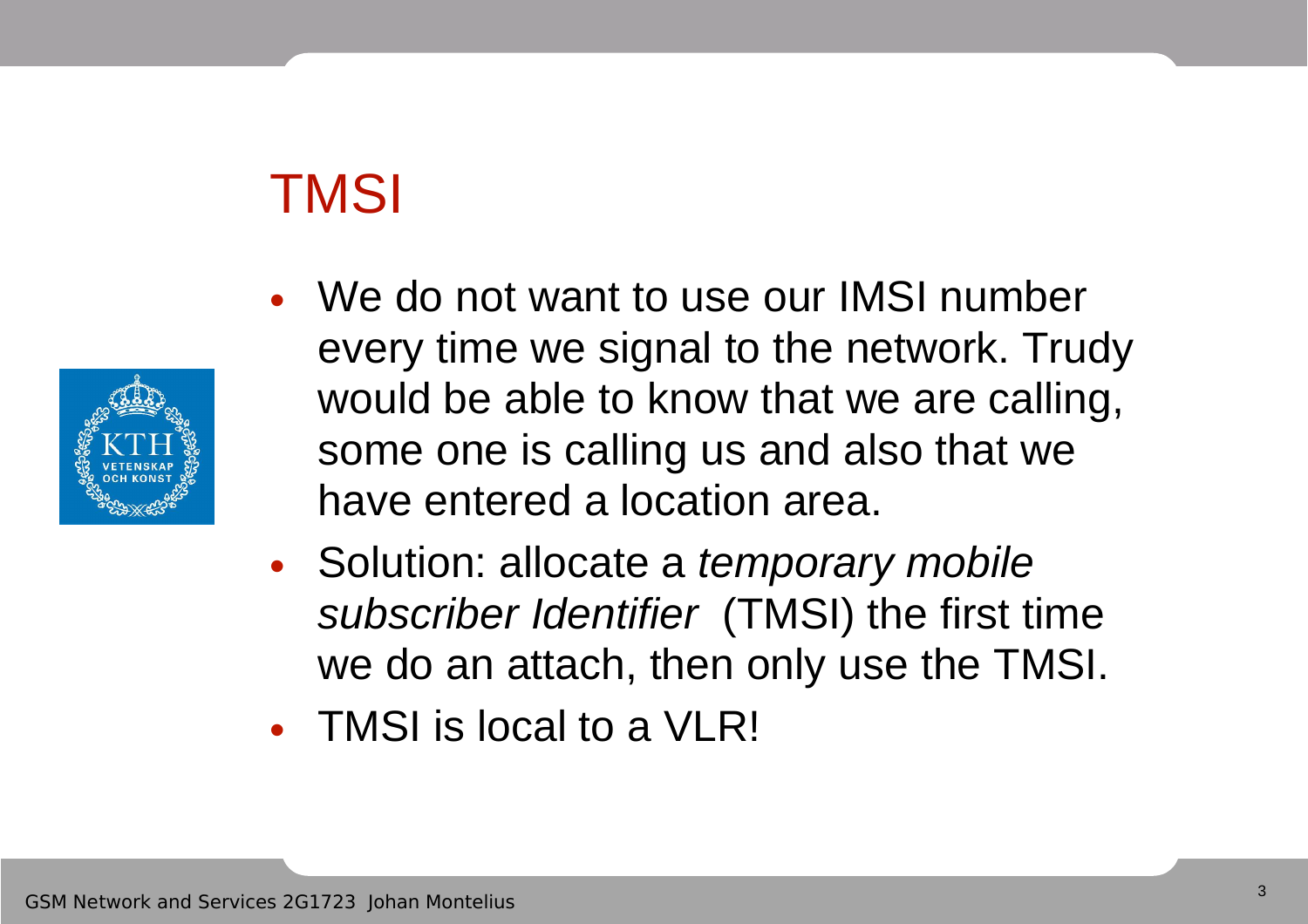### Location registration



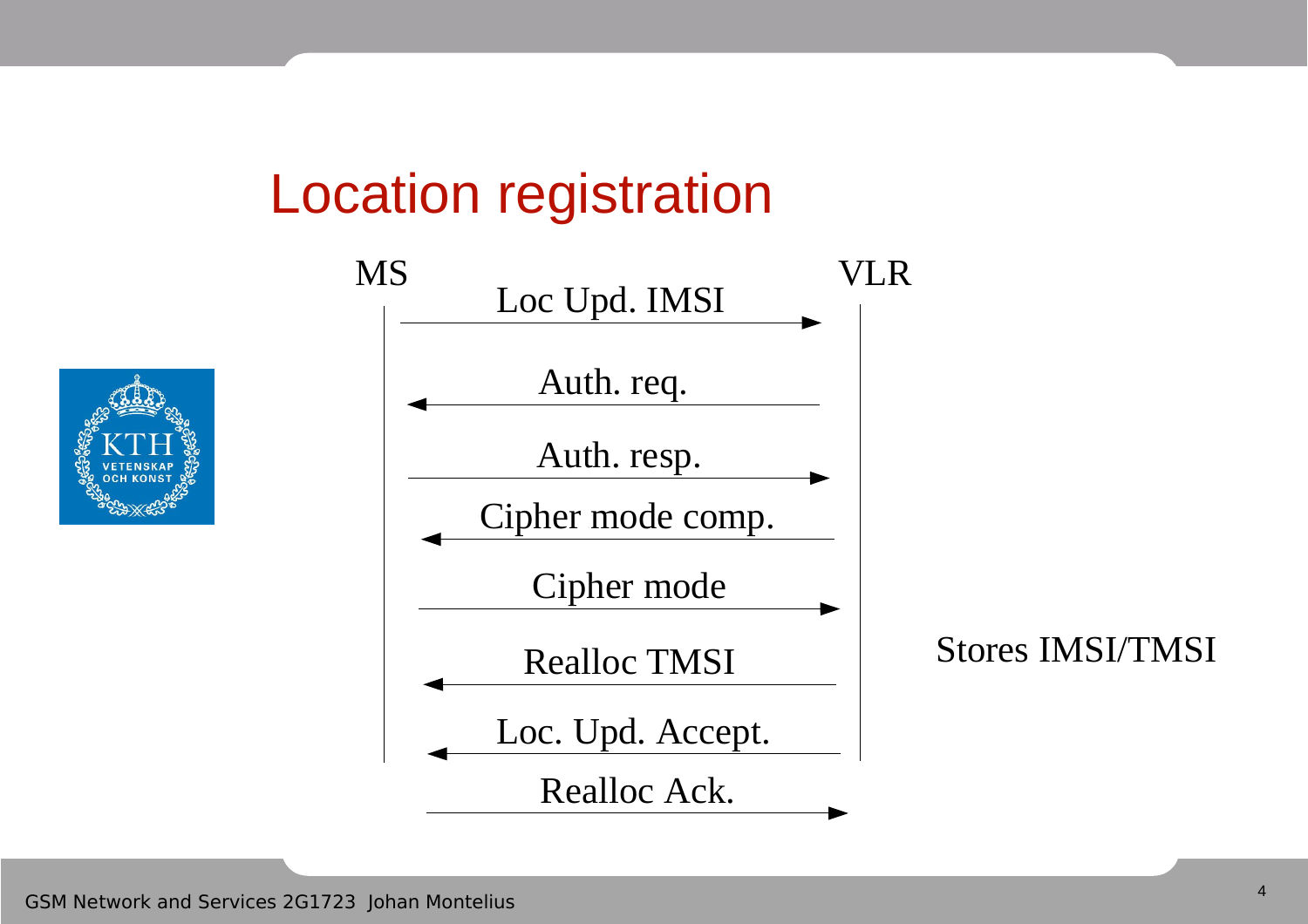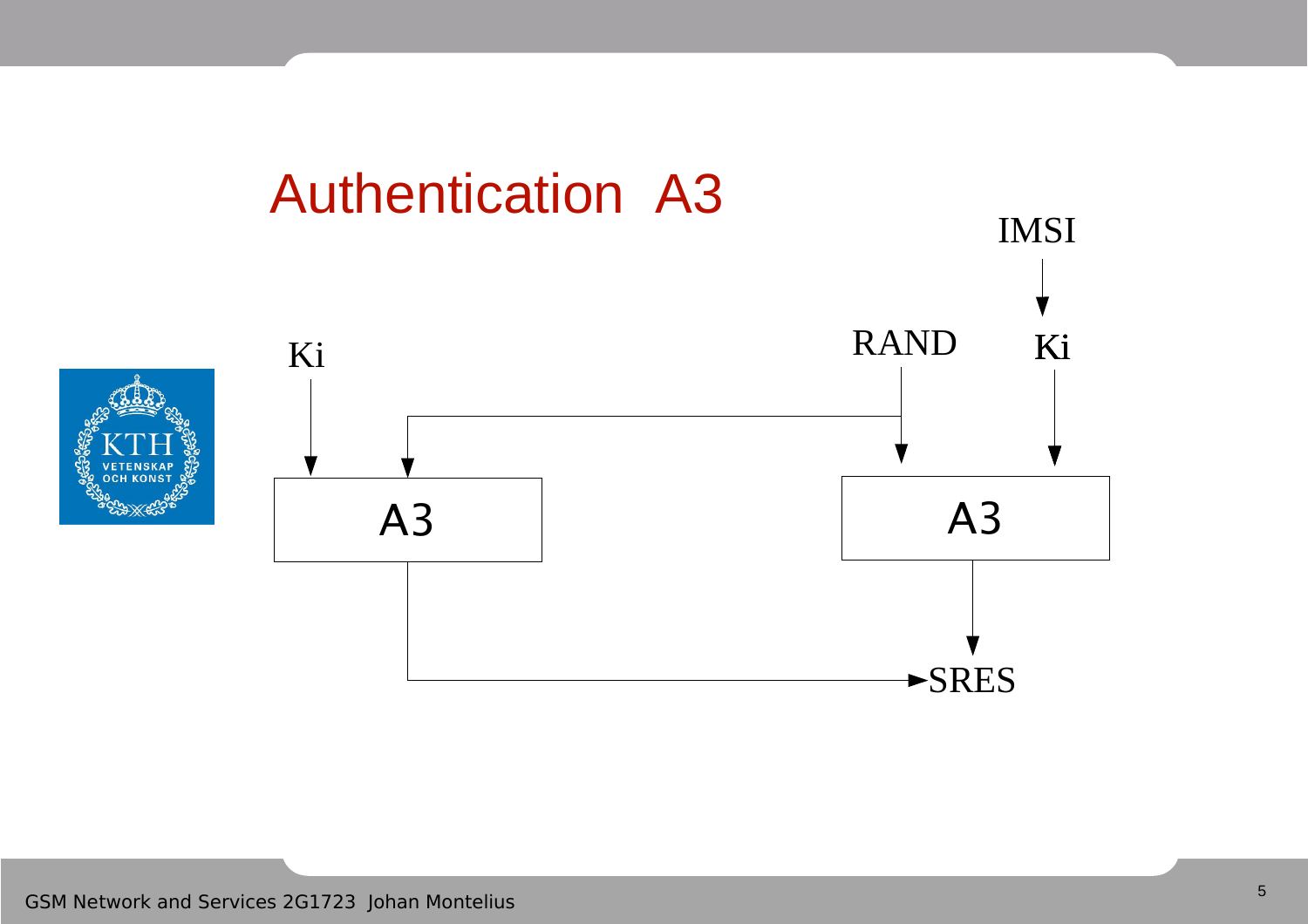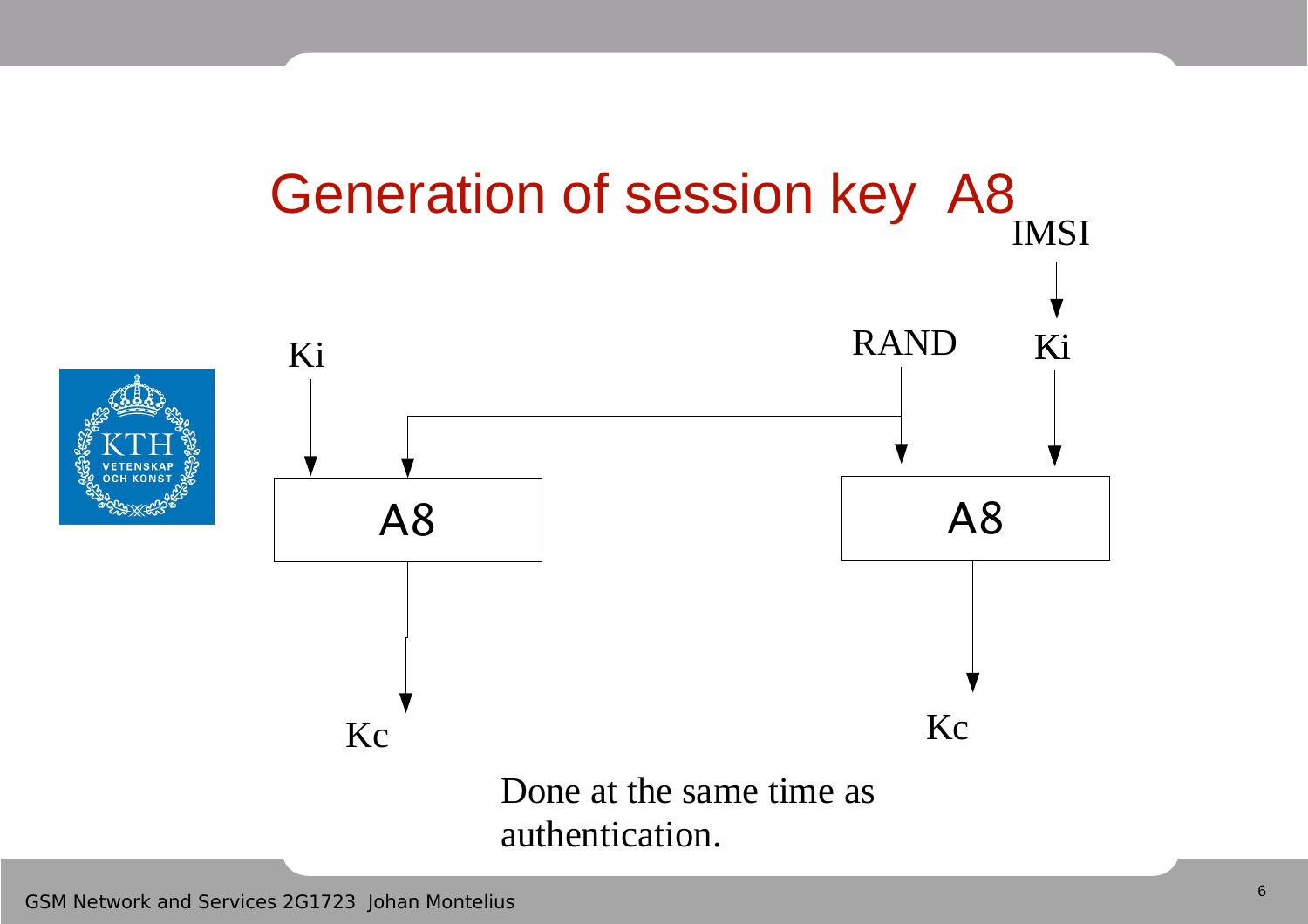### Keeping Ki a secret

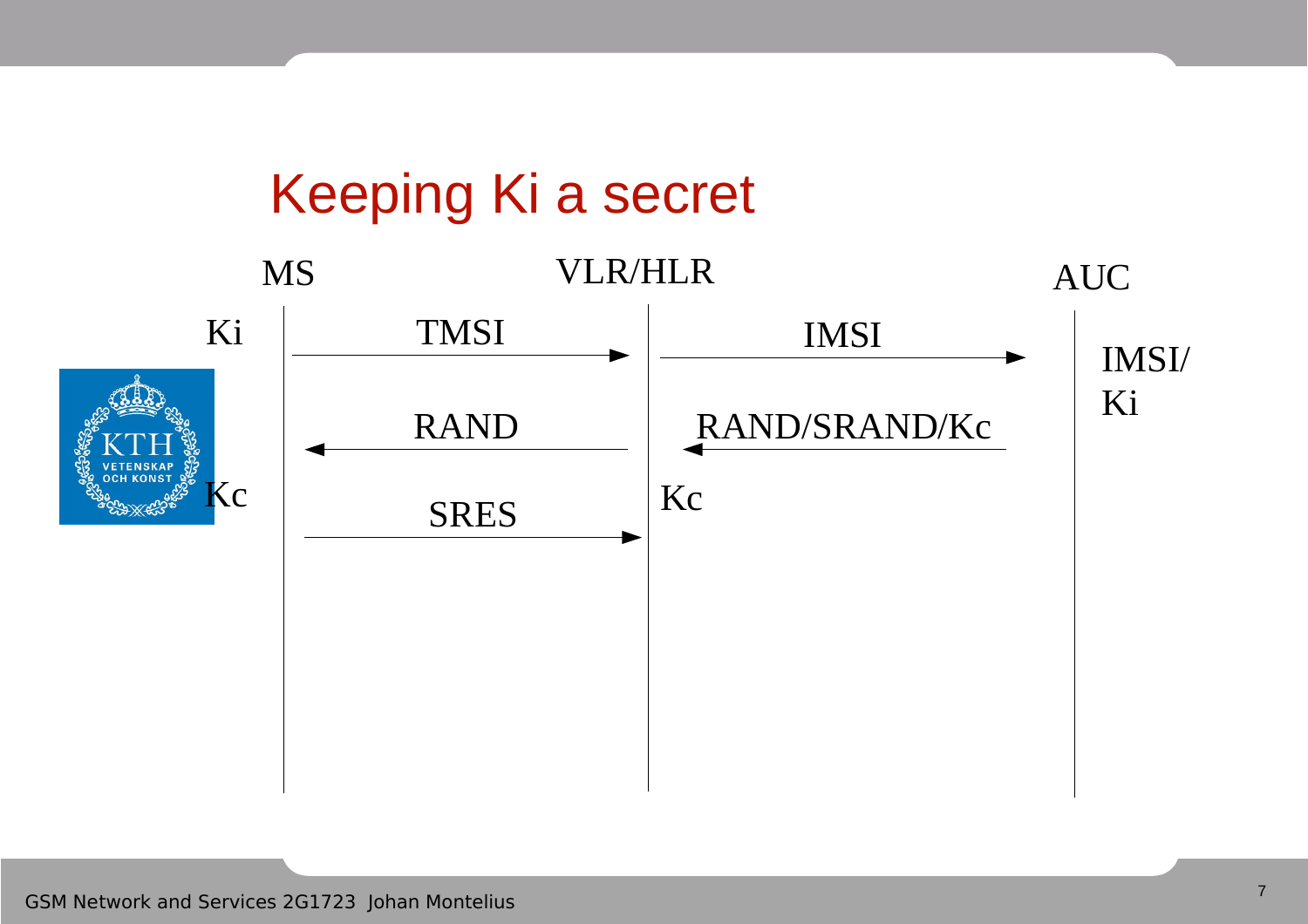# Encryption A5





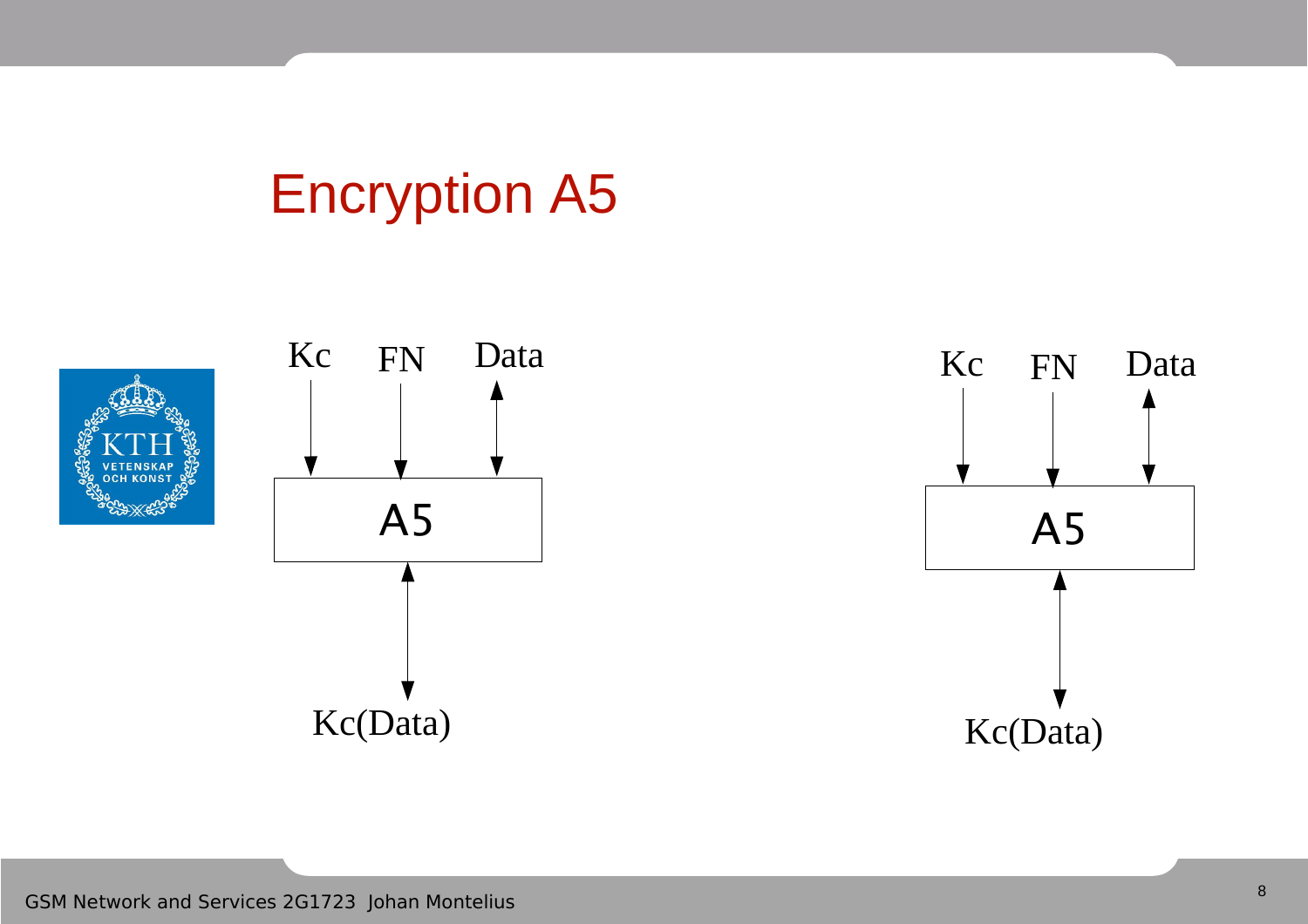# A5

- A5/0 : no encryption.
- A5/1 : original A5 algorithm
- A5/2 : weaker algorithm created for export
- A5/3 : strong encryption created by 3GPP

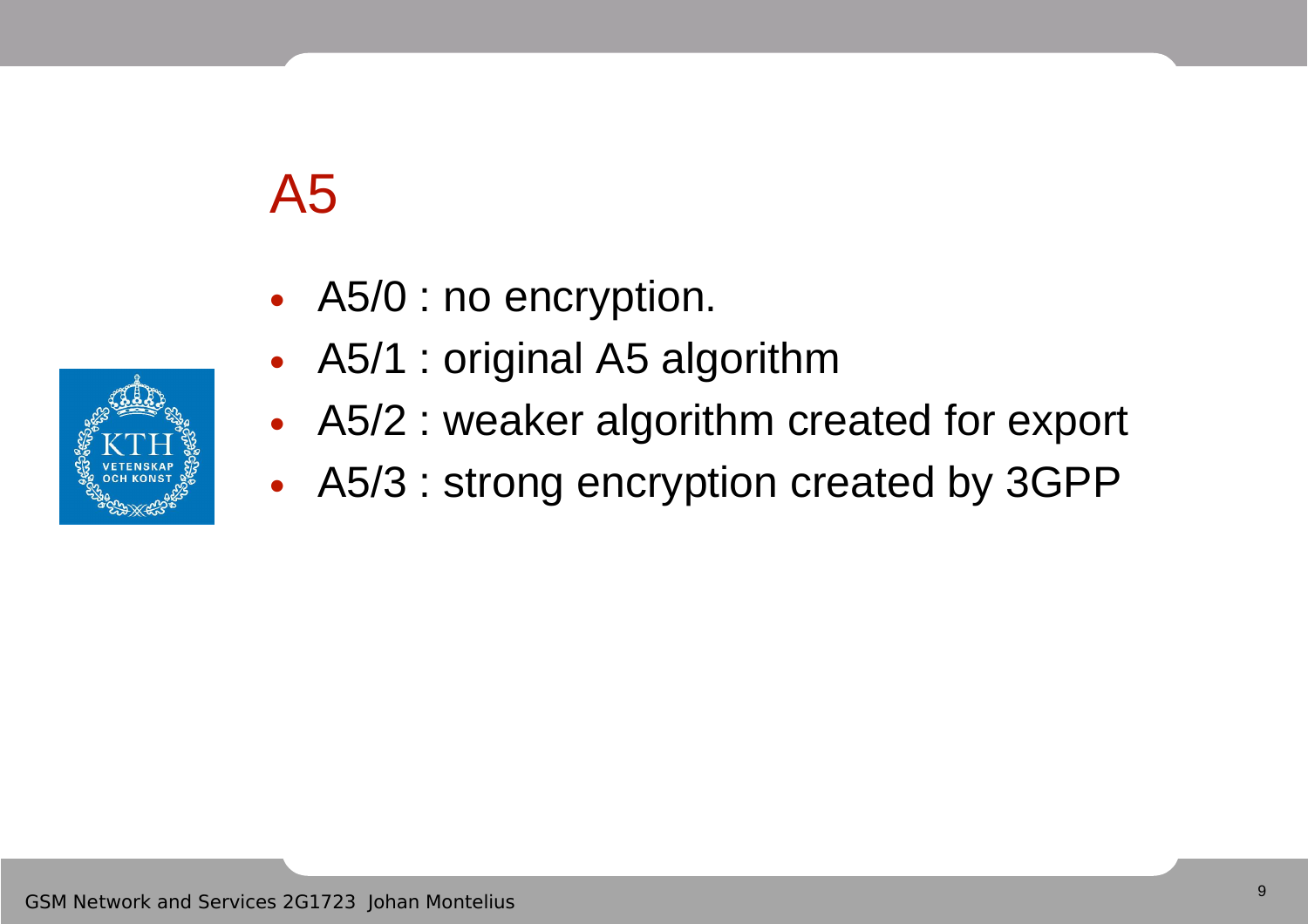# A5





- Uses three linear feed-back shift registers (LFSR) of different length (19/21/22) and variable clock. The xor of the three registers is the bit stream that is then xored with the plain text.
- The key is the initial content of the registers, in total 64 bits derived from Kc and the frame number.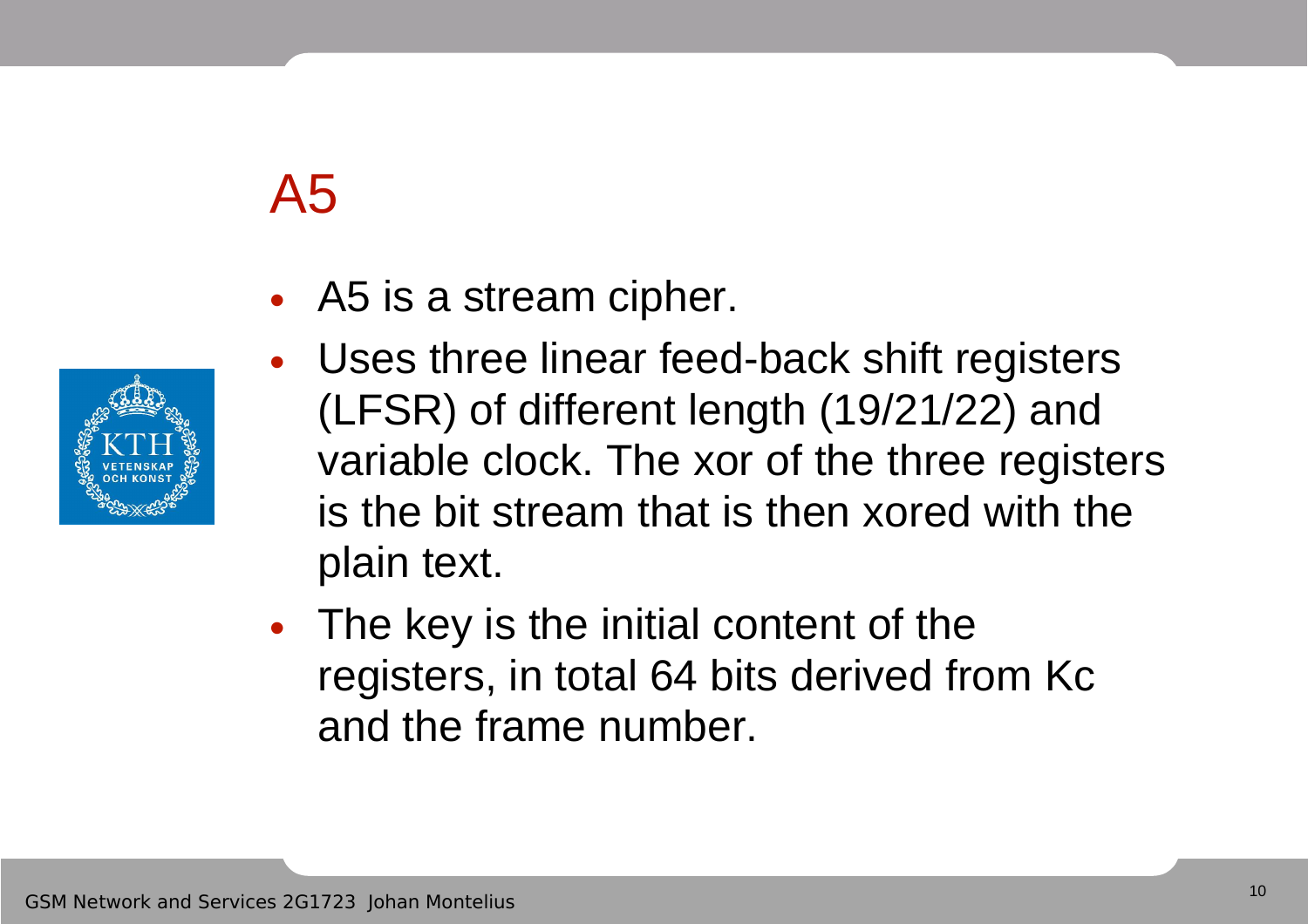#### Authentication and privacy





The network is not authenticated!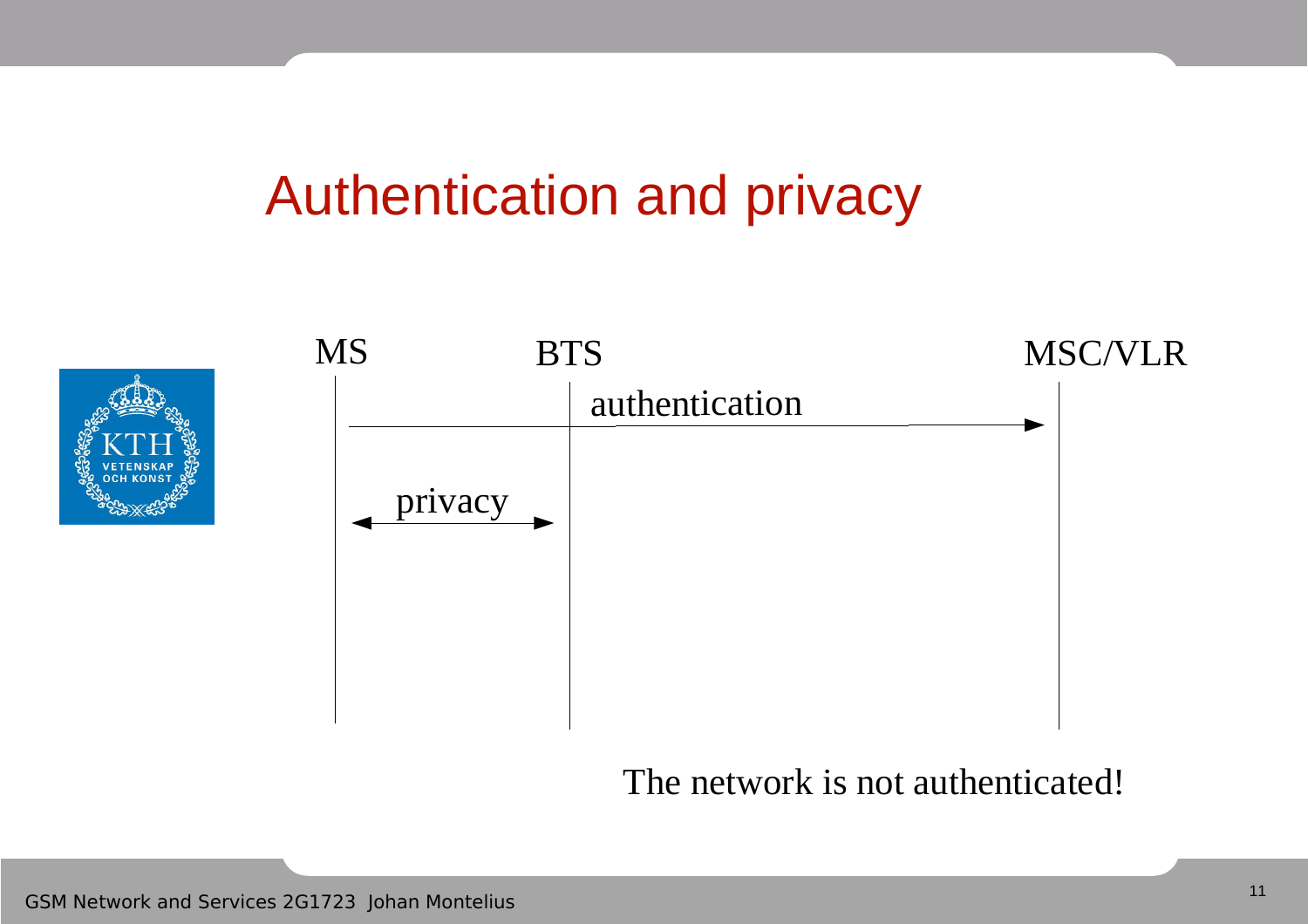#### From www.gsm-security.net

- Alex Biryukov, Adi Shamir and David Wagner showed that they can find the A5/1 key in less than a second on a single PC with 128 MB RAM and two 73 GB hard disks, by analyzing the output of the A5/1 algorithm in the first two minutes of the conversation.
- Ian Goldberg and David Wagner of the University of California at Berkeley published an analysis of the weaker A5/2 algorithm showing a work factor of 2^16, or approximately 10 milliseconds.
- Elad Barkhan, Eli Biham and Nathan Keller of Technion, the Israel Institute of Technology, have shown a ciphertext-only attack against A5/2 that requires only a few dozen milliseconds of encrypted off-the-air traffic. They also described new attacks against A5/1 and A5/3.